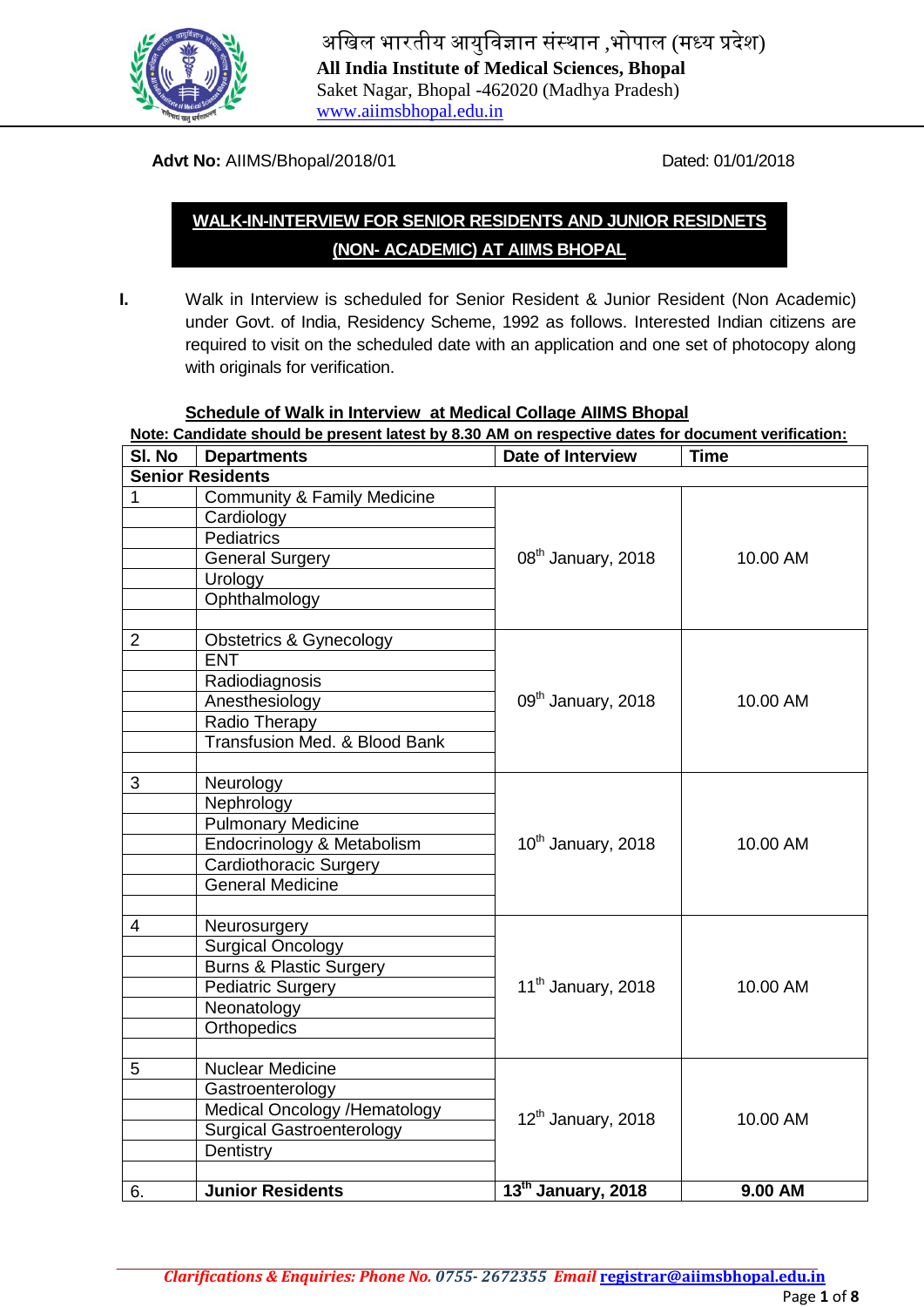## **II. Details of Vacancies**

## **(A). Post: Senior Residents**

| <b>S. No.</b> | <b>Name of the Department</b>               | <b>Total No. of Vacancies</b> |                      |                       | $\overline{sc}$ | $\overline{\text{ST}}$ | OBC                      | <b>UR</b>      |
|---------------|---------------------------------------------|-------------------------------|----------------------|-----------------------|-----------------|------------------------|--------------------------|----------------|
|               |                                             | <b>Department</b>             | Trauma/<br>Emergency | Grand<br><b>Total</b> |                 |                        |                          |                |
| 1.            | Community and<br><b>Family Medicine</b>     | 4                             | $\mathbf 0$          | 4                     | 1               | $\mathbf 0$            | $\mathbf{1}$             | $\overline{2}$ |
| 2.            | General Medicine                            | 17                            | 3                    | 20                    | 5               | $\overline{4}$         | 9                        | $\overline{2}$ |
| 3.            | Paediatrics                                 | 4                             | $\overline{2}$       | 6                     | 1               | 1                      | $\overline{2}$           | $\overline{2}$ |
| 4.            | <b>General Surgery</b>                      | 15                            | 3                    | 18                    | 5               | 3                      | 8                        | $\overline{2}$ |
| 5.            | Orthopaedics                                | 4                             | $\overline{2}$       | 6                     | $\mathbf{1}$    | $\mathbf{1}$           | $\overline{2}$           | $\overline{2}$ |
| 6.            | Ophthalmology                               | 3                             | $\mathbf 0$          | 3                     | $\mathbf{1}$    | $\mathbf 0$            | $\mathbf{1}$             | 1              |
| 7.            | Obstetrics &<br>Gynecology                  | $\mathbf 0$                   | $\mathbf{1}$         | 1                     | $\overline{0}$  | $\overline{0}$         | 1                        | $\mathbf 0$    |
| 8.            | <b>E.N.T.</b>                               | $\overline{2}$                | $\mathbf 0$          | $\overline{2}$        | $\overline{0}$  | $\mathbf 0$            | $\mathbf{1}$             | 1              |
| 9.            | Radiodiagnosis                              | 5                             | $\overline{2}$       | $\overline{7}$        | $\overline{2}$  | $\mathbf 0$            | $\overline{4}$           | 1              |
| 10.           | Anesthesiology                              | $\overline{7}$                | $\overline{2}$       | 9                     | $\overline{2}$  | 1                      | 5                        | 1              |
| 11.           | Dentistry                                   | $\overline{2}$                | $\pmb{0}$            | $\overline{2}$        | $\mathbf 0$     | 0                      | 1                        | 1              |
| 12.           | <b>Transfusion Medicine</b><br>& Blood Bank | $\overline{4}$                | $\overline{0}$       | $\overline{4}$        | 1               | 1                      | 1                        | 1              |
| 13.           | Cardiology                                  | 4                             | $\overline{2}$       | 6                     | $\mathbf{1}$    | $\mathbf{1}$           | $\overline{2}$           | $\overline{2}$ |
| 14.           | Neurology                                   | 5                             | $\overline{2}$       | $\overline{7}$        | 1               | 1                      | 3                        | $\overline{2}$ |
| 15.           | Nephrology                                  | $\overline{4}$                | $\mathsf{O}\xspace$  | 4                     | $\mathbf{1}$    | 1                      | 1                        | 1              |
| 16.           | <b>Pulmonary Medicine</b>                   | $\overline{\mathcal{A}}$      | $\mathbf 0$          | $\overline{4}$        | 1               | $\mathbf{1}$           | $\mathbf{1}$             | 1              |
| 17.           | Endocrinology &<br>Metabolism               | 4                             | $\mathbf 0$          | $\overline{4}$        | 1               | 1                      | $\mathbf{1}$             | 1              |
| 18.           | Cardiothoracic<br>Surgery                   | 4                             | $\overline{2}$       | 6                     | $\overline{2}$  | $\mathbf{1}$           | $\overline{2}$           | 1              |
| 19.           | Neurosurgery                                | 8                             | $\overline{2}$       | 10                    | $\overline{2}$  | $\overline{2}$         | $\overline{\mathcal{A}}$ | $\overline{2}$ |
| 20.           | Urology                                     | 6                             | $\overline{0}$       | 6                     | 1               | 1                      | 3                        | 1              |
| 21.           | <b>Surgical Oncology</b>                    | 4                             | $\pmb{0}$            | 4                     | 1               | 0                      | $\overline{2}$           | 1              |
| 22.           | <b>Burns &amp; Plastic</b><br>Surgery       | 5                             | $\mathbf{1}$         | 6                     | $\mathbf{1}$    | $\mathbf{1}$           | 3                        | 1              |
| 23.           | <b>Pediatric Surgery</b>                    | $\overline{\mathbf{4}}$       | $\overline{0}$       | $\overline{4}$        | $\mathbf{1}$    | $\mathbf 0$            | $\overline{2}$           | $\mathbf{1}$   |
| 24.           | Neonatology                                 | 3                             | 0                    | 3                     | 1               | 0                      | $\mathbf{1}$             | $\mathbf{1}$   |
| 25.           | Nuclear Medicine                            | $\overline{2}$                | 0                    | $\overline{2}$        | $\Omega$        | 0                      | $\mathbf{1}$             | 1              |
| 26.           | Gastroenterology                            | $\overline{2}$                | $\mathbf 0$          | $\overline{2}$        | $\overline{0}$  | 0                      | $\mathbf{1}$             | $\mathbf{1}$   |
| 27.           | Medical Oncology/<br>Hematology             | $\overline{2}$                | 0                    | $\overline{2}$        | $\mathbf 0$     | 0                      | $\mathbf{1}$             | 1              |
| 28.           | Surgical<br>Gastroenterology                | $\overline{2}$                | 0                    | $\overline{2}$        | $\overline{0}$  | $\overline{0}$         | $\mathbf{1}$             | $\mathbf{1}$   |
| 29.           | Radio therapy                               | $\overline{2}$                | $\mathbf 0$          | $\overline{2}$        | $\overline{0}$  | $\mathbf 0$            | $\overline{1}$           | $\mathbf{1}$   |
| <b>Total</b>  |                                             | 132                           | 24                   | 156                   | 33              | 21                     | 66                       | 36             |

#### **(B) Post : Junior Residents**

| S. No. | Name of the Department   | <b>Total No. of</b><br><b>Vacancies</b> | SC | ST | OBC | UR |
|--------|--------------------------|-----------------------------------------|----|----|-----|----|
|        | <b>Hospital Services</b> | 119                                     | 20 | 09 | 41  | 49 |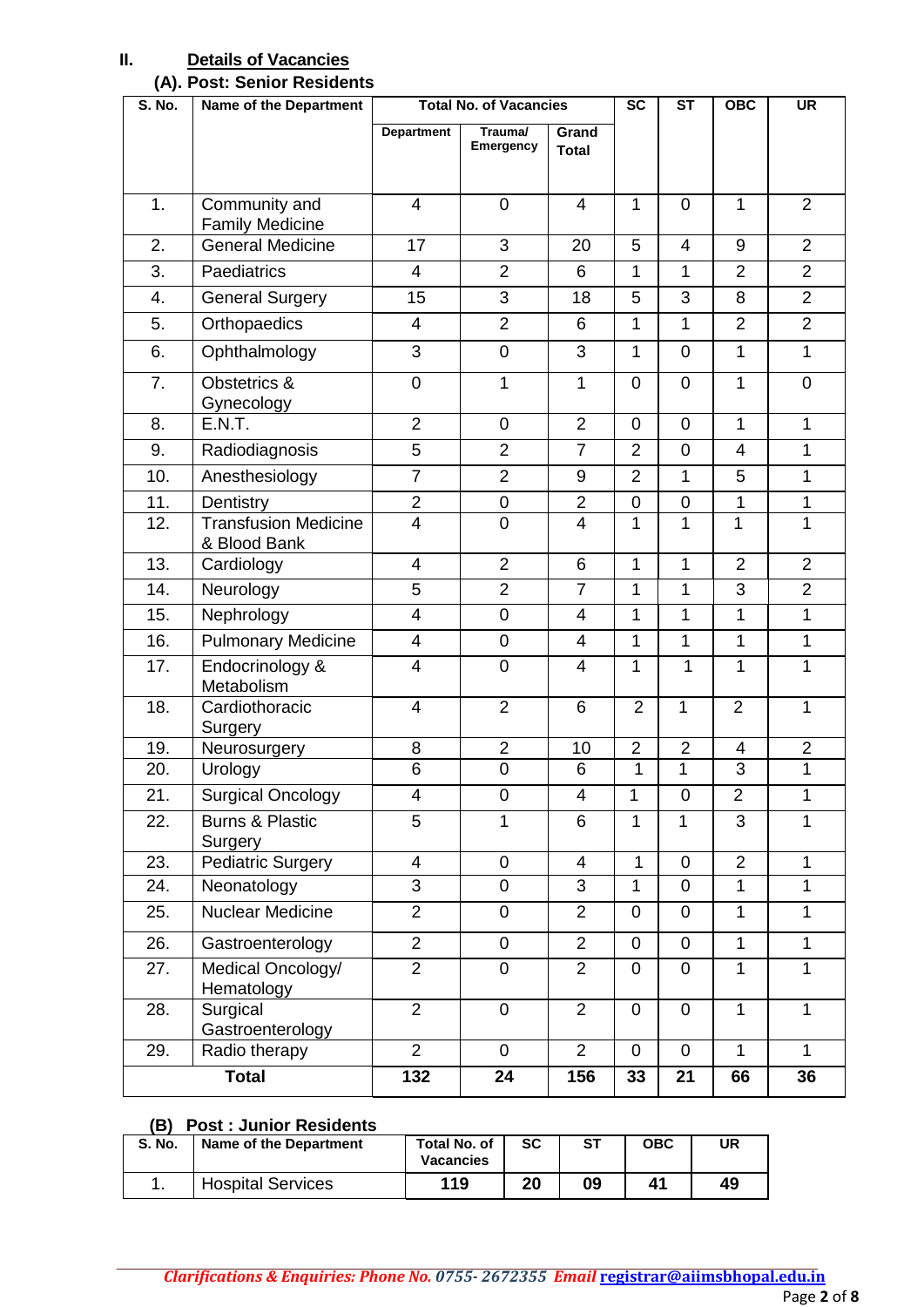## *NOTE:*

- *The Director, AIIMS Bhopal reserves the right to vary the vacancies including reserved vacancies as per the Govt. of India rules/circulars and requirements. Reservation is applied as per Govt. of India guidelines.*
- *Reserved for Persons with Disability (PWD) as per Govt. of India guidelines.*  **(only OPH candidates may apply)** *However, all PwD candidates may apply for posts under applicable categories (UR OBC, SC, ST) Age, experience and all other prescribed qualifications will be counted as on date of*
- *Walk- in-Interview.*

| Ш. | <b>Pay Scale:</b> | i. Senior Residents | Rs. 15,600-39100+GP 6600+NPA |
|----|-------------------|---------------------|------------------------------|
|    |                   | ii. Junior Resident | Rs. 15,600-39100+GP 5400+NPA |

#### **IV. Essential Qualifications: Senior Residents:**

- A MCI/DCI recognized postgraduate medical degree viz. MD/MS/MDS/DNB/Diploma in the respective discipline from a recognized University/Institute.
- Candidates with DM/M.Ch. in concerned specialty will be preferred in respective departments as applicable.
- To be eligible for selection for these posts, the candidate should have passed the qualifying examination by 31.12.2017 & result declared to this effect on or before this date. The tenure of qualifying degree should also be completed latest by 31.12.2017.
- Those Post graduate (other than AIIMS Post graduates) who have already completed 3 years of Senior Residency (Non- Academic) either at AIIMS or outside will not be considered.

## **Junior Residents :**

- The candidates should have passed MBBS/BDS (including completion of Internship) or equivalent degree recognized by MCI/DCI.
- Only those candidates who have passed MBBS/BDS (including Internship- (01/01/2016 to 31/12/2017) not earlier than two years before the date of interview for Junior Residency (Non-Academic) i.e. **31.12.2017 will be considered**.
- MP State /MCI/DCI Medical registration is mandatory before joining.
- Those who had joined Junior Residency (Non-Academic) at the AIIMS Bhopal and whose services were terminated on account of unauthorised absence or any other disciplinary/ground, will be ineligible to be considered for these JR (NA) post even if they otherwise qualify.
- Experience in Army Services, Central Health Services, Private Nursing Homes and Private Practice will be taken as equivalent to Junior Residency (Non-Academic).
- Those graduate (other than AIIMS graduates) who have already completed 2 terms (of six months each) of Junior Residency ( Non- Academic) either at AIIMS or outside will not be considered.
- **V. Upper Age Limit for SR only as on the last date of Interview:**

Upper Age Limit: 33 years, relaxable for Scheduled Caste, Scheduled Tribe candidate up to a maximum period of five (5) years, for OBC candidates up to a maximum period of three (3) years.

- i. In case of Physical Handicapped (OPH) candidates, age relaxation upto a maximum period of ten (10) years for General Category, Thirteen (13) years for OBC category and fifteen (15) years for SC/ST category candidates.
- ii. For those applying for these posts after completing DM/M.Ch. courses, the upper age limit on **Date of Interview** will be 35 years. The age limit is further relaxable for SC candidates, ST candidates, OBC candidates and OPH candidates as above.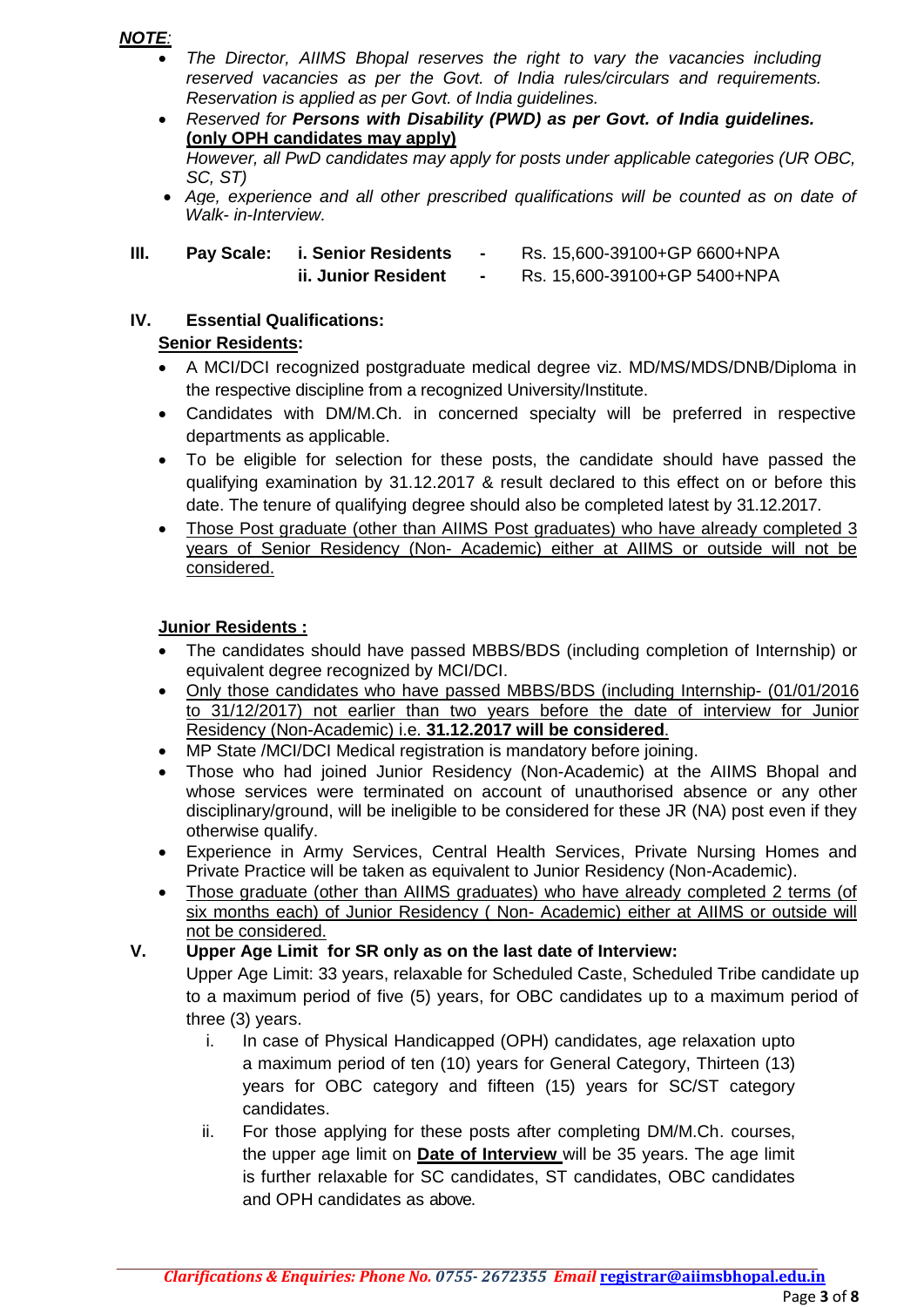## **VI**. **Application Process**:

- Director AIIMS, Bhopal reserves the right to cancel the advertisement at any point of time without prior notice or fill up less number of posts as advertised depending upon the institutional requirement.
- Interested Indian citizen"s are required to visit on the scheduled date with an application and one set of photocopy along with originals for verification.
- **The original certificates i.e. MBBS/BDS Degree Certificate, Internship completion certificate, Qualifying degrees (MBBS/BDS/MD/MS/MDS/P.hd./M.Sc./ Others) Medical Registration Certificate, Date of Birth Certificate, Caste Certificate, NOC etc., of the candidates who apply for the post will be verified at the time of Walk – in- interview/ joining.**

## **VII**. **Application Fees:**

- For General/OBC candidates Rs. 1000/-
- For SC/ST/PwD/ Women candidates Nil
- Fees to be paid by Demand Draft only in favour of "**AIIMS Bhopal**"
- Fee once remitted will not be refunded in any circumstance
- **VIII.** Walk in Interview is scheduled for Senior Resident & Junior Resident (Non Academic) under Govt. of India, Residency Scheme, 1992 from **8 th to 13th January, 2018**. Interested Indian citizens are required to walk in for interview on the scheduled date with an **application in the prescribed format (Annexure A)** and one set of photocopy along with originals for verification and the application fee as required.
	- Inadequately filled / incomplete applications may be summarily rejected

### **IX. Tenure:**

- The appointments for the posts of Senior Residents shall be for a maximum period of 3 years as per the Residency Scheme 1992, Govt. of India. The appointment to the post of Junior Residents shall be for the period of 1 (one) year to the post.
- The appointments for the posts of Junior Residents shall be for a maximum period of two terms (of 6 months each) are allowed. If anyone join and leaves at any time it will be counted as one term irrespective of duration of work.
- **X. Documents: A**pplication form (on prescribed format) and the self- attested photocopies of the following along with the originals must be brought at the time of Interview only.
	- 'No Objection Certificate–NOC 'for those who are working in Central/State Government / Semi Government, autonomous institutions from their respective organization. The candidates who are in service in any Govt. Hospital/ Institutions are required to forward/submit their application through proper channel only. The candidates will not be permitted for Interview, if they fail to produce "No Objection Certificate" from their employer on the day of Interview, during scrutiny of documents.

If it is brought to the notice of authorities at any stage that the candidate had not submitted application through proper channel, then the candidature will stand cancelled and in case of selected candidate, services will be terminated immediately.

 Degrees, Certificates, Mark sheets, Age proof, Caste certificate, Experience certificates and qualifying degree registration with State Medical Council is mandatory before joining.

### **XI. Reservation for SC/ST/OBC/OPH (PwD)shall be applicable as per Govt. of India policy:**

1. OBC Candidates will attach certificate issued by the competent authority in the form prescribed for Central Government jobs along with certificate that the candidate does not belong to Creamy Layer. Date of issue of Certificate should not be earlier *than one year of closing date of online application.*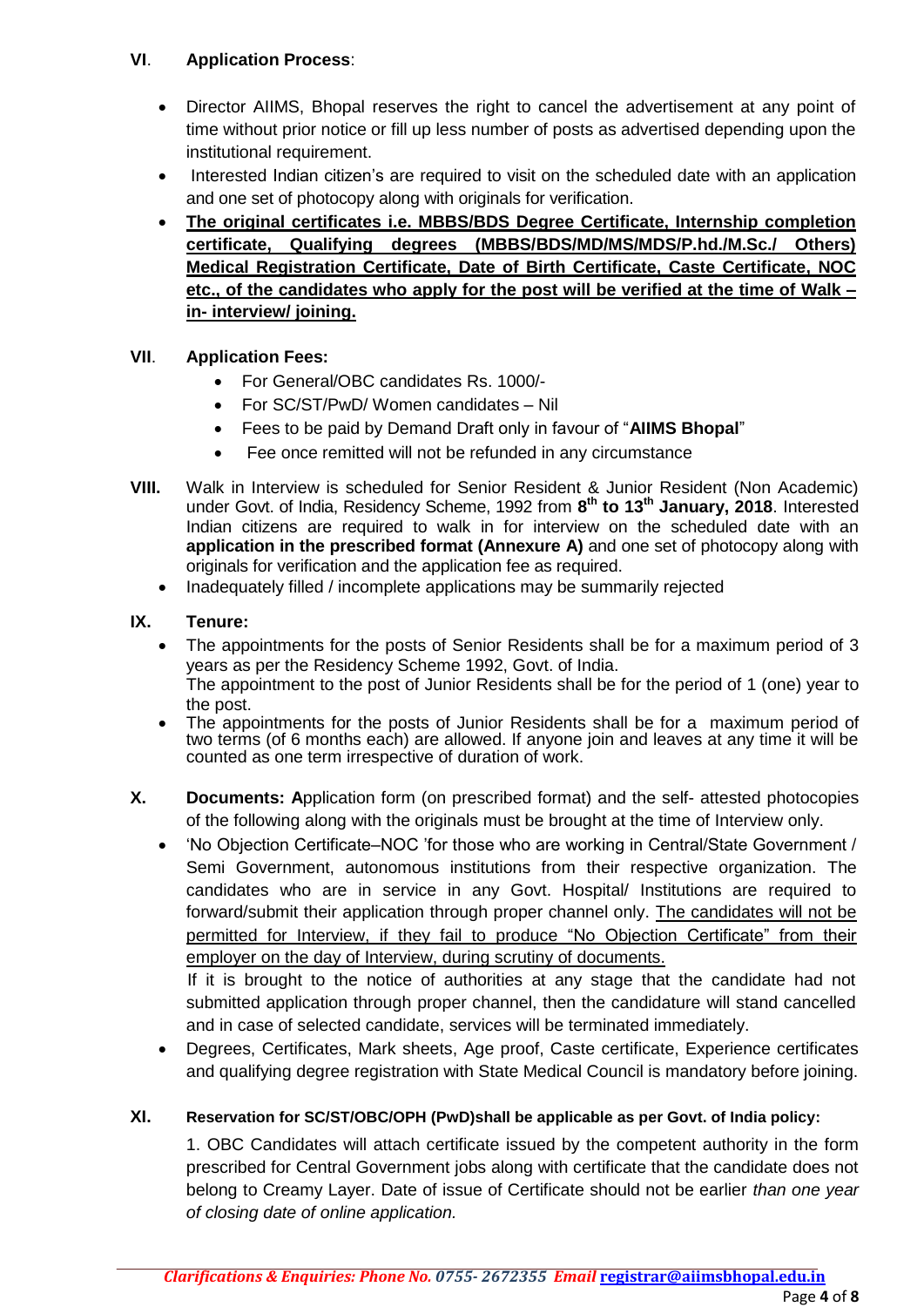2. For SC/ST-Certificate should be issued by Tehsildar or above rank officer in prescribed format.

- 3. Criteria for Orthopaedic Physically Handicapped (PwD):
- The candidate must possess a valid document certifying his/her physical disability is conforming to judgment of Supreme Court of India i.e.: "With the approval of the Ministry of Health & Family Welfare, Govt. of India vide letter no. 18018/2/2009-ME(P-1) dated 17.02.2009.
- Candidates with disability of lower limbs between 50% to 70% shall be considered and in case candidates are not available of such disability in the category, then the candidates with disability of lower limbs between 40% to 50% will also be considered as per decision in the Writ Petition (Civil) 184/2005-Dr.Kumar Sourav Vs. UOI & others in the Supreme Court of India.
- The disability certificate should be issued by a duly constituted and authorized Medical Board of the State or Central Govt. Hospitals/Institutions and countersigned by Medical Superintendent / CMO /Head of Hospital / Institution.
- The Medical Board issuing certificate shall conform to guidelines of Ministry of Social Welfare and Empowerment (Govt. of India).

## **XII. Selection procedure:**

- Interviews will be held at AIIMS Bhopal. No TA/DA will be paid for appearing in the Interview.
- The joining of the candidates will be purely need based.
- Any vacancy arising because of non- joining by selected candidates in this selection or by resignation of candidate who had joined after selection will be offered to the candidates from the waiting list according to their merit, if any.
- All information pertaining to this advertisement including date of Interview, result, joining etc. will be displayed only on the AIIMS Bhopal website which is www.aiimsbhopal.edu.in
- No individual intimation may be sent by AIIMS Bhopal to applicants. It will be the responsibility of applicants to keep abreast of the developments by visiting Institute website www.aiimsbhopal.edu.in regularly.

#### **\*\*\*\*\*\*\*\*\*\*\*\*\*\*\*\*\*\*\*\***

### **TERMS & CONDITIONS:**

- 1. Canvassing of any kind will lead to disqualification.
- 2. The prescribed qualification is minimum and merely possessing the same does not entitle any candidate for selection.
- 3. Leave: The appointees shall be granted leave in accordance with the instructions issued by the Government of India from time to time.
- 4. Private practice of any type is prohibited, for the Senior Resident & Junior Resident, in case of selection.
- 5. He / She may have to work in shifts and can be posted at any place in the Institute.
- 6. He/ She is expected to conform to the rules of conduct and discipline as applicable to the Institute employees.
- 7. The candidate should not have been convicted by any Court of Law.
- 8. In case any information given or declaration by the candidate is found to be false or if the candidate has wilfully suppressed any material information relevant to this appointment, he/she will be liable to be removed from the service and action taken as deemed fit by the appointing authority.
- 9. The decision of the competent authority regarding selection of candidates will be final and no representation will be entertained in this regard.
- 10. The Competent Authority reserves the right of any amendment, cancellation and changes to this advertisement as a whole or in part without assigning any reason or giving notice.
- 11. All disputes will be subject to jurisdictions of Court of Law at Bhopal (M.P.)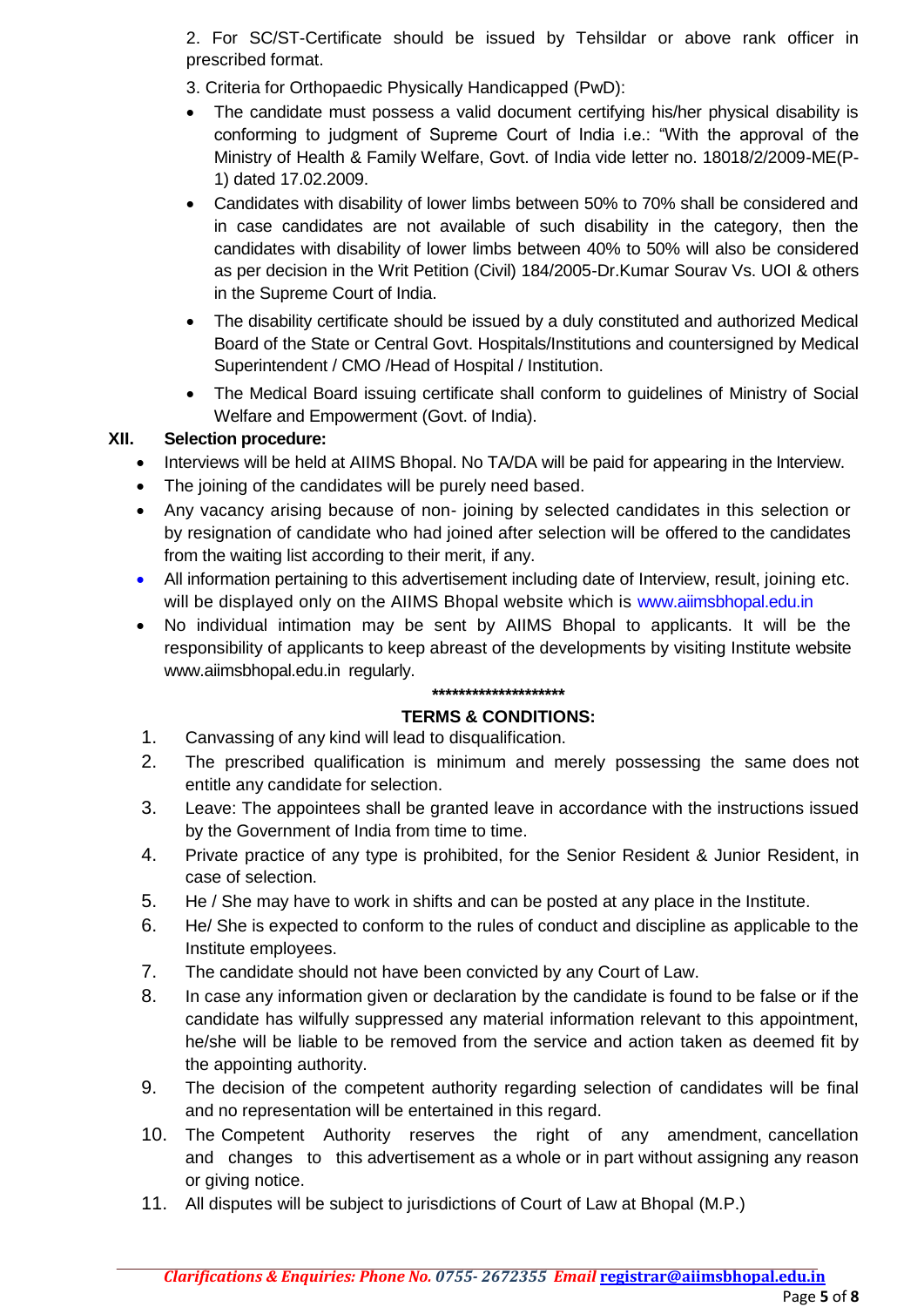

# **All India Institute of Medical Sciences Bhopal Saket Nagar Bhopal 462020**

|     |                                                                         | <b>ANNEXURE - A</b>                   |
|-----|-------------------------------------------------------------------------|---------------------------------------|
|     | APPLICATION FORM FOR THE POST OF SENIOR RESIDENT<br>AND JUNIOR RESIDENT |                                       |
| 1.  | Advt. No. AIIMS/Bhopal /2017/                                           | Affix you recent<br>coloured passport |
| 2.  | Post applied for Department                                             | size photograph                       |
| З.  |                                                                         |                                       |
| 4.  |                                                                         |                                       |
| 5.  |                                                                         |                                       |
| 6.  |                                                                         |                                       |
|     |                                                                         |                                       |
| 7.  |                                                                         |                                       |
|     |                                                                         |                                       |
|     |                                                                         |                                       |
| 8.  | Date of Birth:                                                          | (dd/mm/yy)                            |
| 9.  |                                                                         |                                       |
| 10. | Age as on date of Interview:                                            |                                       |
|     |                                                                         | (dd/mm/yy)                            |
| 11. | Gender: $M/F$                                                           |                                       |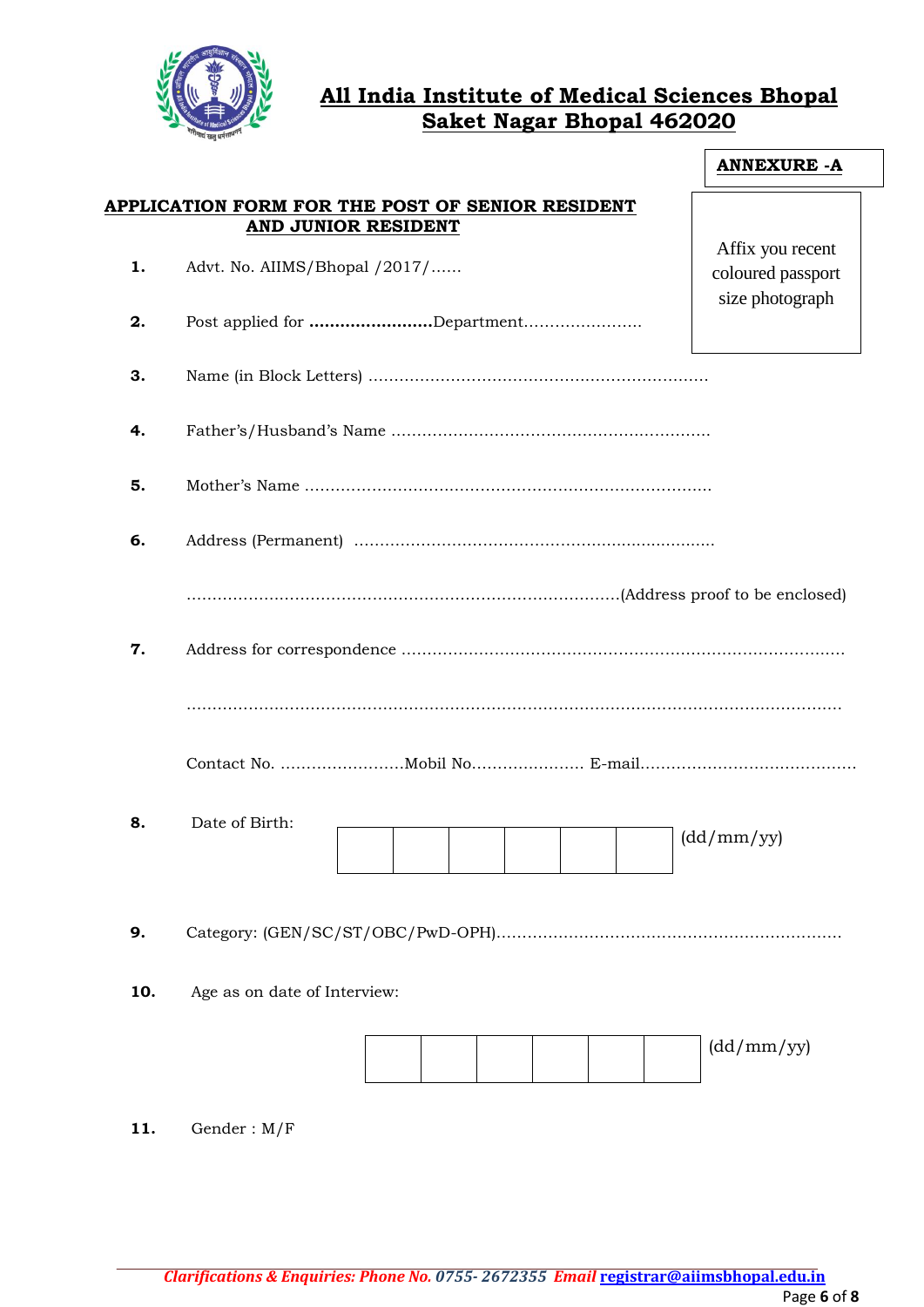#### **12.** Educational/ Professional Qualification:

| Degree/Exam. | Name of Board/<br>University | Year of<br><b>Passing</b> | <b>Subject</b> | Percentage<br>/Division |
|--------------|------------------------------|---------------------------|----------------|-------------------------|
|              |                              |                           |                |                         |
|              |                              |                           |                |                         |
|              |                              |                           |                |                         |
|              |                              |                           |                |                         |
|              |                              |                           |                |                         |
|              |                              |                           |                |                         |
|              |                              |                           |                |                         |

#### **13.** Work Experience:

| Sr. No | Name of Department/<br><b>Section</b> | Name of the<br>post held | Date of<br>Joining | Date of<br>Leaving |
|--------|---------------------------------------|--------------------------|--------------------|--------------------|
|        |                                       |                          |                    |                    |
|        |                                       |                          |                    |                    |
|        |                                       |                          |                    |                    |

- **14.** Whether MBBS/BDS/M.D/MS/MDS degree is recognized by Medical/Dental Council of India: Yes/No
- **15.** Whether registered with State Medical Register or Indian Medical Council : Yes/No (Attached the copy of registration)
	- A) Registration No. ………………………..
	- B) State in which registered. ……………………………

|  | <b>16.</b> Fee Details: | D.D. No. | Amount (in Rs.) |
|--|-------------------------|----------|-----------------|
|--|-------------------------|----------|-----------------|

Dated Bank Name

#### **DECLARATION**

I hereby declare, that all statements made in this application are true, complete and correct to the best of my knowledge and belief. In the event of any information being found false or incorrect my candidature is liable to be cancelled/ terminated. I will have no claim for absorption after termination/ completion of tenure contract. I shall abide by terms & condition as prescribed. In the event of ineligibility being detected before or after the selection procedure, action can be taken against me under the relevant rules/instruction and hereby undertake to abide by them.

Date: (Signature of Candidate)

Place: 2008. 2009. 2009. 2009. 2009. 2009. 2009. 2009. 2009. 2009. 2009. 2009. 2009. 2009. 2009. 2009. 2009. 20